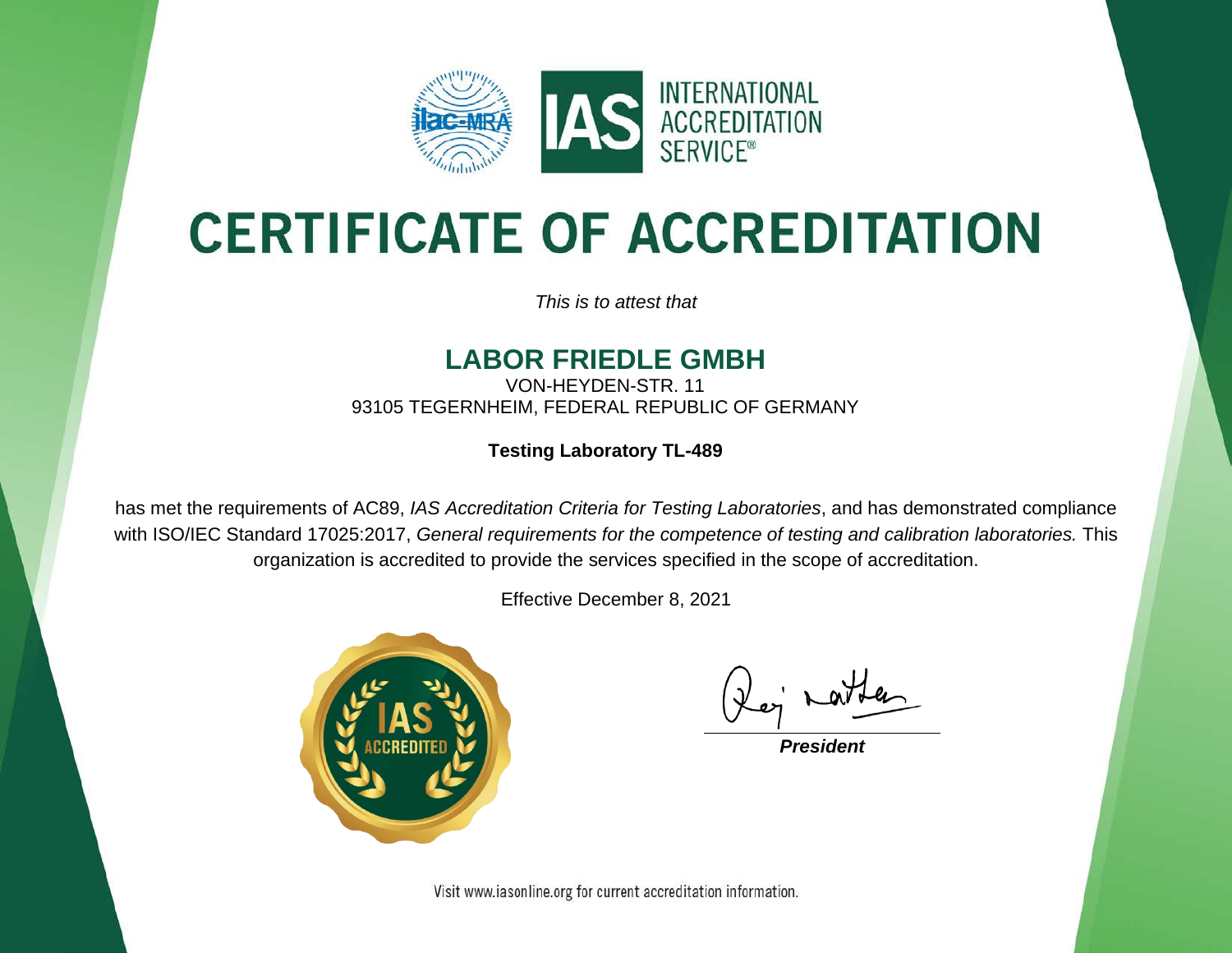## **SCOPE OF ACCREDITATION**

International Accreditation Service, Inc.

3060 Saturn Street, Suite 100, Brea, California 92821, U.S.A. | www.iasonline.org

### **LABOR FRIEDLE GMBH**

www.labor-friedle.de

**Contact Name** Albrecht Friedle **Contact Phone** +49-71193348435

*Accredited to ISO/IEC 17025:2017 Effective December 8, 2021*

| <b>Microbiological</b> |                                                                                                                                                                                                                                                                                                                            |
|------------------------|----------------------------------------------------------------------------------------------------------------------------------------------------------------------------------------------------------------------------------------------------------------------------------------------------------------------------|
| PA-MB-L-13             | Horizontal method for the detection of Salmonella spp. based on §64 LFGB<br>L00.00-20 & L00.00-20a                                                                                                                                                                                                                         |
| PA-PCR-L-01            | "Qualitative Detection of Listeria Monocytogenes in Food by Real-time-PCR"<br>based on §64 LFGB L00.00-95 (V) (modified) using BIO-RAD: I-Q-CheckTM<br>Listeria Monocytogenes II Scheme Standard Extraction and KIT User Guide,<br>validated by AFNOR                                                                      |
| PA-PCR-L-02            | "Qualitative Detection of Salmonella in Food by Real-time-PCR" based on §64<br>LFGB L00.00-98 (modified) using BIO-RAD: I-Q-CheckTM Salmonella II<br>Scheme Standard Extraction and KIT User Guide, validated by AFNOR                                                                                                     |
| PA-PCR-L-03            | "Qualitative detection of Shiga Toxin producing E.coli in food by Real-time-PCR"<br>based on §64 00.00-150 (V) (equivalent to DIN CEN ISO/TS 13136) using<br>CONGEN: "SureFast® PREP Bacteria" and "SureFast® STEC Screening PLUS                                                                                          |
| PA-PCR-L-04            | "Qualitative Detection of GVO-Screening-Elements P35S, T-NOS and P-FMV in<br>Food, Feeding Stuffs and Seeds by Real-time-PCR" based on §64 LFGB<br>L00.00-118, §64 LFGB L00.00-119, §64 LFGB L00.00-121, CONGEN<br>SureFast® PREP Plant X"Congen, SureFast® GMO SCREEN 4plex<br>35S/NOS/FMV+IAC, SureFast® GMO Plant PLUS" |
| PA-PCR-L-05            | "Qualitative Detection of Clostridium Perfringens in Food by Real-time-PCR"<br>based on §64 LFGB L00.00-109, §64L00.00-110, CONGEN "SureFast® PREP<br>E.coli", (bzw. "SureFast® PREP Bacteria I") and "SureFast® BAC Clostridium<br>perfringens PLUS"                                                                      |
| PA-PCR-L-06            | "Qualitative Detection of Norovirus and Hepatitis A in Food by Real-time-RT-<br>PCR" based on §64 L00.00-147/2 (V) (equivalent to DIN CEN ISO/TS 15216-2)<br>using CONGEN: "SureFast® PREP DNA/RNA Virus" and "SureFast® Norovirus<br>PLUS" / "SureFast® Norovirus/Hepatitis A 3plex"                                      |
| PA-PCR-L-07            | "Qualitative Multiplex Detection of the Virulence Factors stx1/stx2, eae and ipaH<br>in Food by Real-time-PCR" based on §64 LFGB L00.00-109, §64L00.00-110,<br>CONGEN "SureFast® PREP E.coli" and "SureFast® EHEC/EPEC 4plex"                                                                                              |
| <b>Chemical</b>        |                                                                                                                                                                                                                                                                                                                            |
| <b>PA-ML-I-11</b>      | Determination of VOC compounds by thermal desorption in indoor air and<br>emission test chamber air by GC-MS (based on DIN ISO 16000-6)                                                                                                                                                                                    |
| PA-ML-L-03             | Determination of pesticide residues in food -QuEChERS (Quick, Easy, Cheap,<br>Effective, Rugged and Safe) with GC-MS/MS or LC-MS/MS(based on ASU<br>L00.00-115)                                                                                                                                                            |